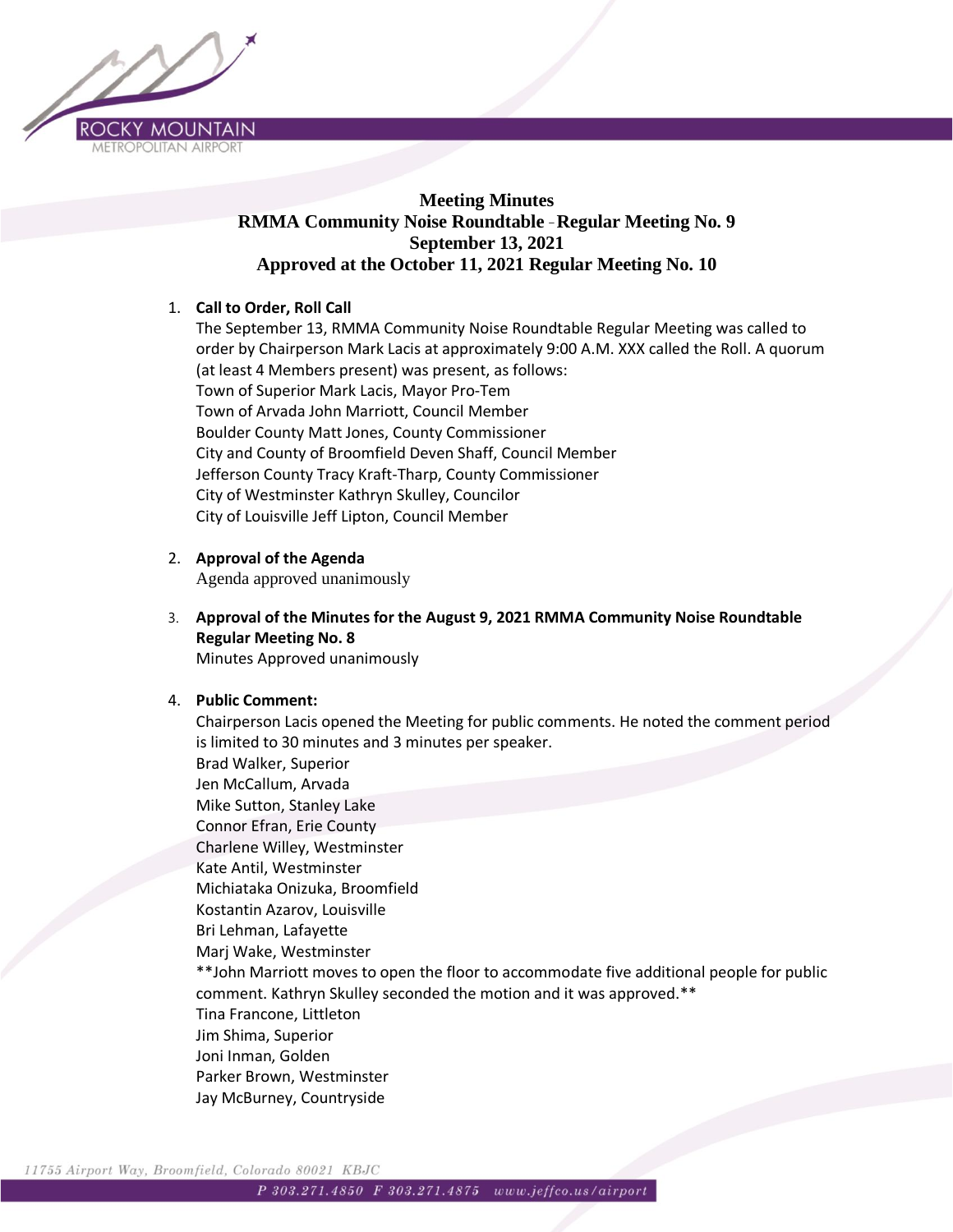

### 5. **Roundtable Agenda Items**

### A. **RMMA Presentation on Strategic Business Plan**

Nick Johnson (Johnson Aviation) and Paul Anslow (Airport Director) presented RMMA Strategic Business Plan. Mr. Anslow started by noting that even though the FAA does not require airports to have master plans, RMMA has a master plan, and has for decades, that it updates regularly in coordination with the FAA. The next update to the RMMA Master Plan is scheduled for 2028.

Mr. Anslow noted that in the Spring of 2018, the Airport Advisory Board (AAB) was created to refine the airports mission, vision, and goals; a part of which was to design the developmental framework for determining the highest and best use of available land to develop. Mr. Anslow then reached out to Johnson Aviation for help in developing a strategic business plan.

Mr. Johnson began by highlighting the airport goals as laid out by the AAB:

- Ensure *safe airport operations* through well-maintained airfield and trained and responsive staff
- Leverage RMMA resources and unique community assets to *foster energy transition innovation. in advanced aviation technology*, to support environmentally sustainable development and operations.
- *Drive growth in diverse aviation sectors* to achieve sustainable airport revenues and economic development for the region.
- *Invest in infrastructure* that supports the long-term strategic growth of the airport.
- *Develop airport property* that maximizes airport resiliency and that is compatible with existing airport uses *while engaging the surrounding communities.*

Mr. Johnson presented slides of the airport's capital improvement program illustrating previous investments in the north side of the airport and on runway improvements noting that because the north side of airport is largely built out, the focus of future development of the airport property will be in the southwest quadrant.

Two general focuses for the use of this area were described - a commercial service focus (commercial passenger facilities, parking, roadway infrastructure to terminals) and a general aviation focus (larger hangars, smaller hangar area, manufacturing support facilities).

Mr. Johnson reviewed the development evaluation matrix used to rank and rate different types of uses against one another. This tool helps to weigh development proposals against each other by looking at the different noise profiles that may accompany different uses.

Mr. Johnson outlined 6 recommendations for RMMA.

- RMMA should preserve adequate airfield-adjacent space on the southside of the airport for commercial passenger service development.
- RMMA should preserve adequate space for corporate hangar/flight department development space on the southside of the airport.

11755 Airport Way, Broomfield, Colorado 80021 KBJC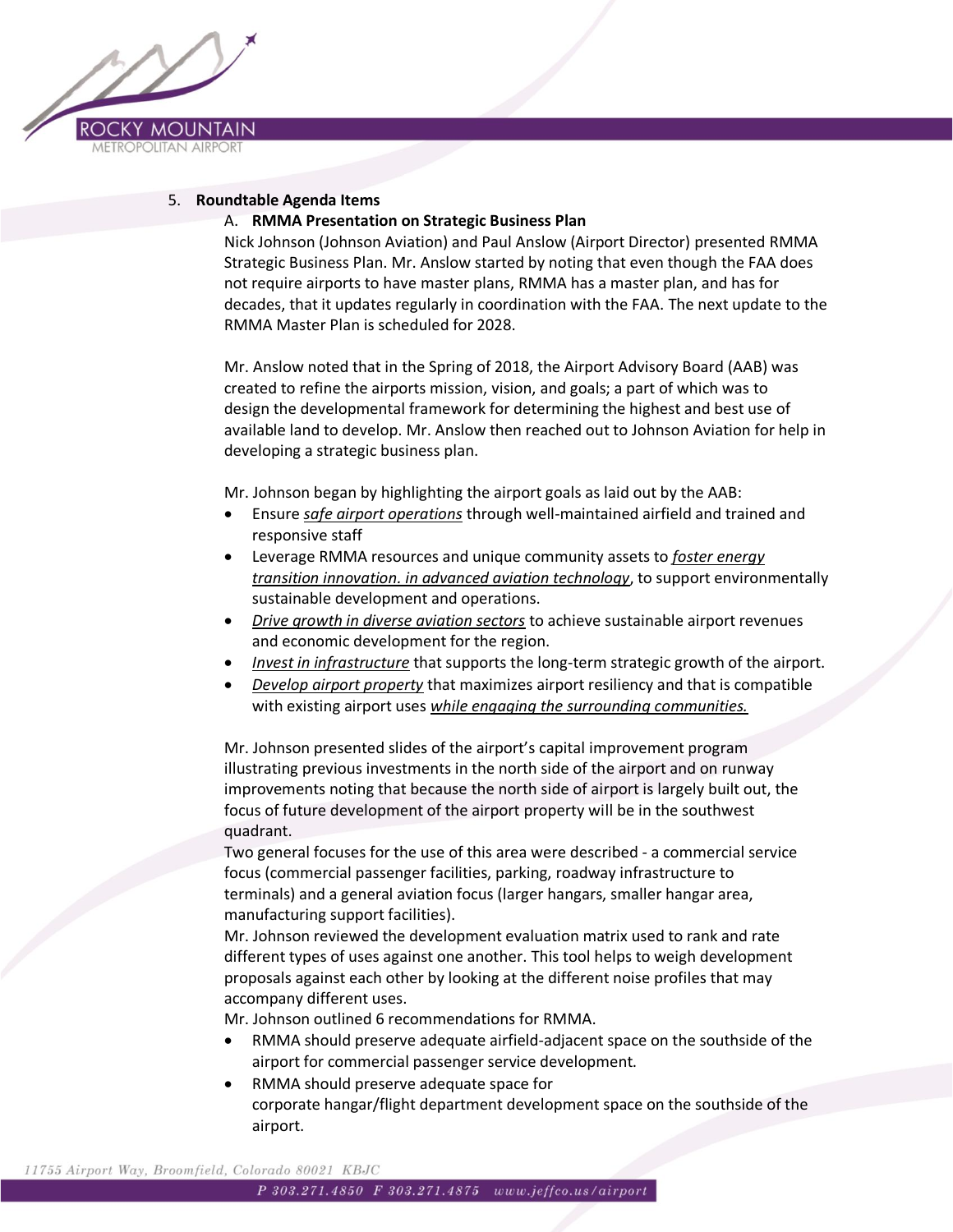

- RMMA should preserve adequate space on the southside of the airport for aircraft manufacturing and similar aeronautical businesses.
- RMMA should preserve adequate space on the southside of the airport for an additional fixed base operator (FBO), or expansion of an existing FBO.
- RMMA should preserve aeronautical research and development space on the southside of the airport that can allow for aircraft access to future taxiway system.
- RMMA should prioritize T-hangar development on the southeast quadrant development area in the near term.

Mr. Johnson highlighted several common themes that emerged in their feedback from the public participation in the process. He concluded his presentation by saying that RMMA is now ready to consider development proposals.

Jeff Lipton stated that he liked the general direction of the strategic business plan and then asked a clarifying question about the development evaluation matrix in the strategic business plan. Mr. Lipton voiced a concern about the matrix as an inadequate tool for guiding decisions because of potential manipulation of the weighting of the criteria.

Mr. Lipton asked if environmental impact criteria included noise considerations.

Mr. Johnson noted the unique development challenge facing RMMA because of the residential development that has occurred in the nearby community.

Mr. Lacis echoed concerns about using the matrix as an evaluation tool because of the difficulty in fairly and appropriately weighting the matrix categories. Mr. Lacis requested that the strategic business plan going forward consider prioritizing seeking businesses that will have less noise impacts on the surrounding community.

Matt Jones raised concerns that preserving open space and mitigating noise was not being considered enough within the strategic business plan. Mr. Jones stated that the airport development framework and the roundtable to mitigate and reduce noise are "fundamentally at odds." He said that he thinks "we're going in the wrong direction" with regard to the strategic business plan because there are not sufficient considerations about the noise impact. He concluded by reminding the group that "our job is to mitigate and reduce" noise.

Commissioner Kraft-Tharp thanked Mr. Johnson and Mr. Anslow for their presentation and availability.

Ms. Skulley thanked Mr. Johnson and Mr. Anslow for their presentation and time.

Mr. Lacis asked Mr. Johnson to circulate his powerpoint presentation from the meeting to the roundtable members and Mr. Johnson said he would work to get it online as well. Mr. Lacis noted that public comment is open until September 15.